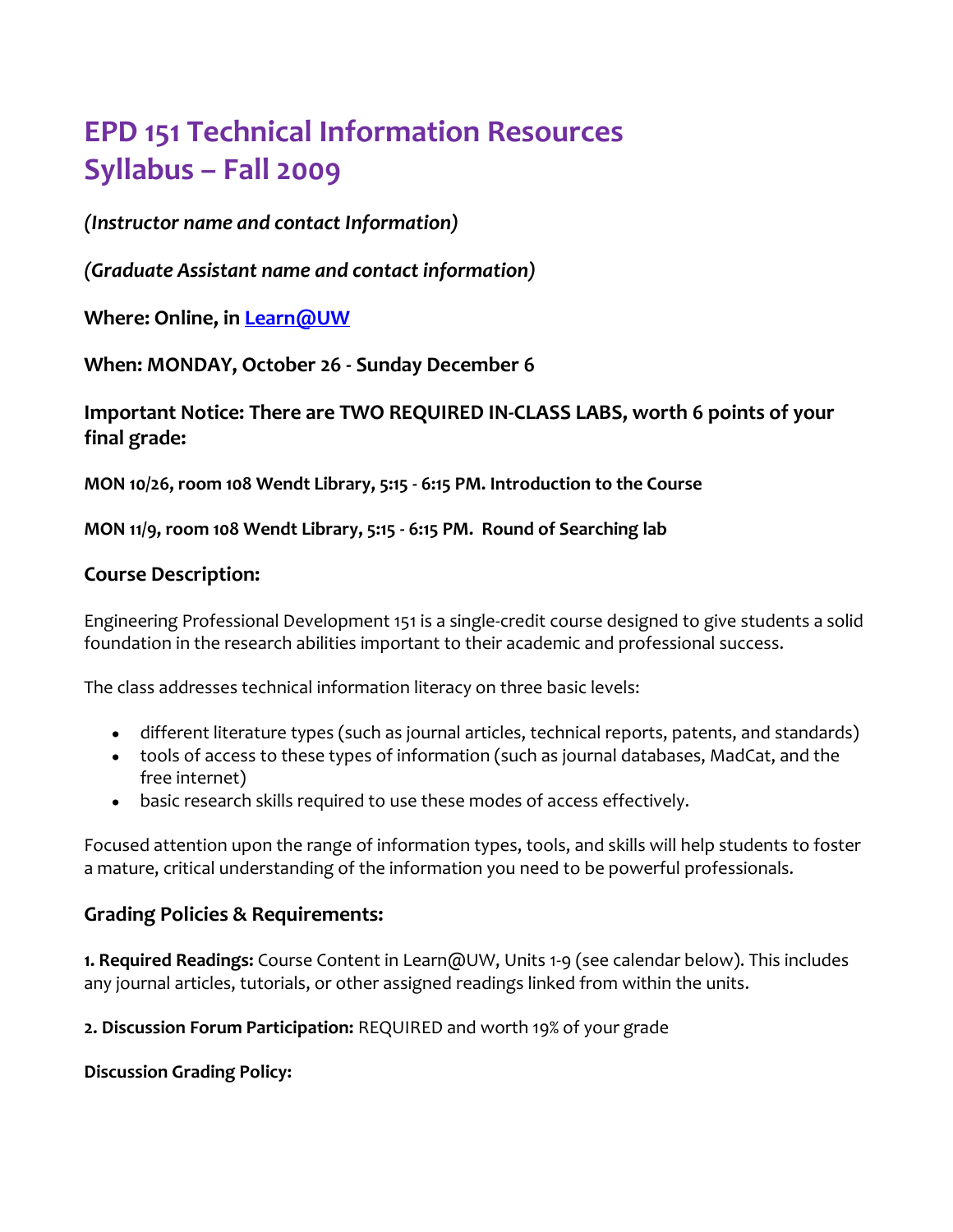Each discussion Unit is worth 2 points when the following 4 criteria are met:

- 1. You post to Discussion Part 1. (Your posts should be substantive).
- 2. You post to Discussion Part 2 (if there is a Part 2.)
- 3. Your Read at least 3/4 of all discussion postings. (We can see how much you have read.)
- 4. Your respond to any questions or corrections from us that are addressed to you personally. Make it a general practice to read all instructor posts.

**Tip:** *Plan to log onto discussion at least twice per content unit*: Post early, then log on again later to read class postings and make replies. Think of the discussion forum as your class attendance grade - - you will be learning from your interactions with each other and with the instructors. This is your opportunity to ask questions and make comments.

**3. Nine quizzes** (6 points each) = 54%

Quizzes are based on the course content readings. There are two quizzes per week, released one at a time in sync with the units. (We don't want you to take them all at once, or try to take them before reading course content). See calendar, below.

Quiz Grading Policy: Each quiz may be taken up to three (3) times. The highest score will be kept. Start them in time to re-take if necessary before the deadline.

**4. Project: Round of Searching** = 7 % (Due Thur 11/12/09) Most of this project will be done in the inclass lab session.

**5. Project: Scavenger Hunt** = 7 % (Due Mon 11/30/09)

**6. Project: Annotated Bibliography** = 7 % (Due Sunday 12/6/09) Pieces of this project will be collected throughout the course and compiled in RefWorks. Project Grading Policy: All assignments must be turned in complete and on time. Work may be submitted electronically in the drop box tool.

**7. Extra Credit possibility** = maximum of 5 pts. Arrange with instructor. Extra credit may not be substituted for missed quizzes.

# **Final Grading, will be based on the following:**

- In Class Attendance: October 26: 3 points
- In Class Attendance: November 9: 3 points
- $\bullet$  Discussion: 8 units (2 points each) + 1 unit (3 points): 19 points
- Quizzes: 9 quizzes (6 points each): 54 points
- Project Round of Searching: 7 points
- Project Scavenger Hunt: 7 points
- Project Annotated Bibliography: 7 points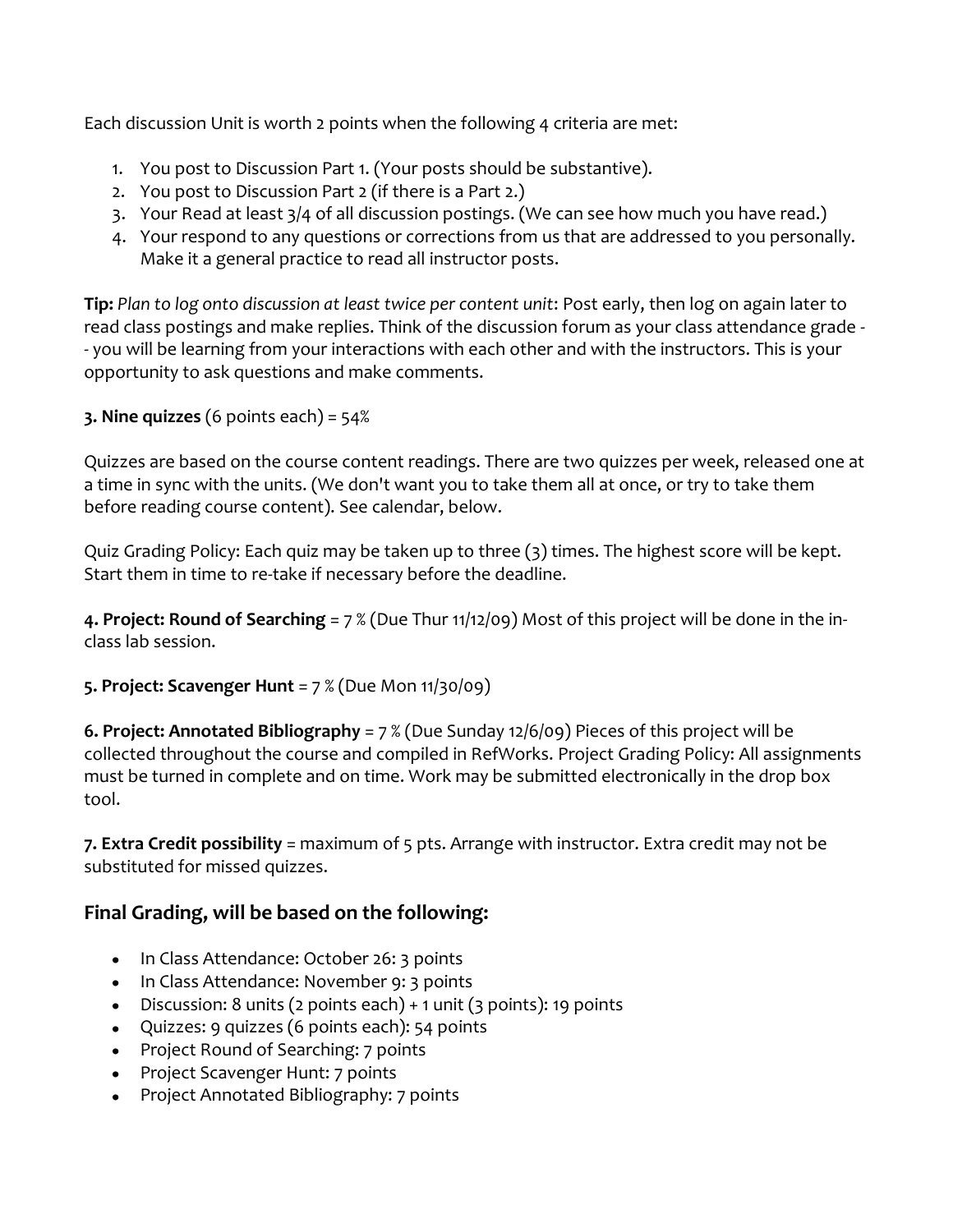A=94-100, AB=88-93, B=82-87, BC=76-81, C=70-75, D=60-69, F=<60

## **Success Tip: GET LOGGED IN, EARLY AND OFTEN.**

Things happen fast in EPD 151. Due to the compressed time-frame of this class, it is important to hit the ground running. Set a timetable for yourselves that will get you into the habit of logging in regularly.

# **To Do Calendar/Checklist**

#### **WEEK ONE (Mon 10/26 - Mon 11/2)**

#### *Monday 10/26, 5:15 - 6:15 pm: In-Class Session, Wendt Library room 108, Mandatory*

- Read Unit 1 Content and Articles
- Due Thur 10/29 11:30pm: Unit 1 Discussion and Quiz
- Read Unit 2 Content and Tutorial
- Due Mon 11/2 11:30 pm: Unit 2 Discussion and Quiz

#### **WEEK TWO (Mon 11/2 - Mon 11/9)**

- Read Unit 3 Content and Tutorials
- Due Thur 11/5 11:30pm: Unit 3 Discussion and Quiz
- Read Unit 4 Content and Tutorials
- Due **Sunday 11/8 11:30pm:** Unit 4 Discussion and Quiz (in preparation for Monday's In-Class session)

#### **WEEK THREE (Mon 11/9 - Mon 11/16)**

#### *Monday 11/9, 5:15 - 6:15 pm, In- Class Session, Wendt Library room 108, Mandatory*

- Due Thurs 11/12 11:30pm: Round of Searching: Post to Dropbox
- Read Unit 5 Content and Tutorials
- Due Mon 11/16 11:30 pm: Unit 5 Discussion and Quiz

#### **WEEK FOUR (Mon 11/16 - Mon 11/23)**

- Read Unit 6 Content and Tutorials
- Due Thurs 11/19 11:30 pm: Unit 6 Discussion and Quiz
- Read Unit 7 Content and Tutorials